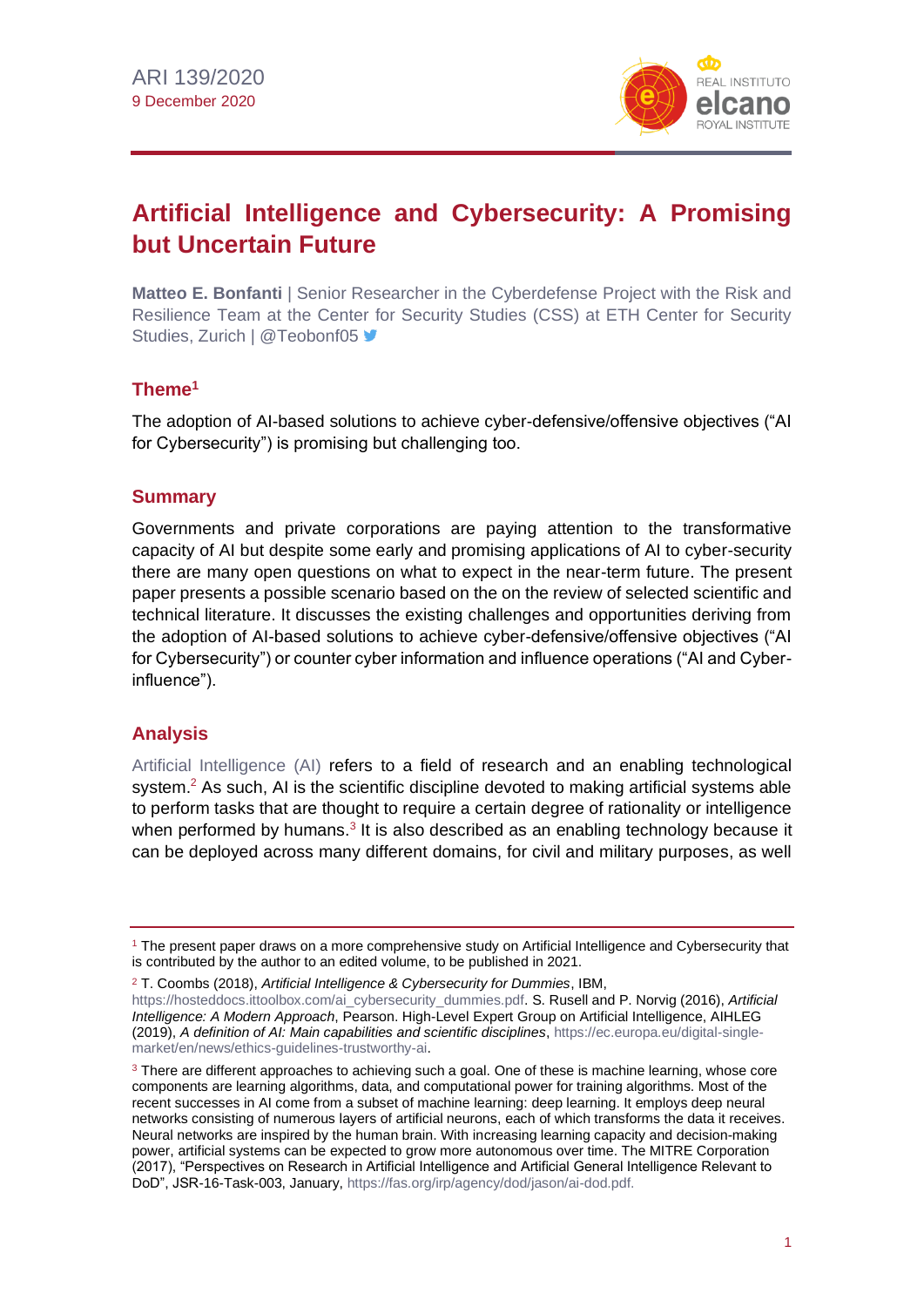as to do good or harm. Unsurprisingly, it can also be applied to achieve cybersecurityrelated goals.<sup>4</sup>

Over the last couple of years, AI has become significantly attractive for both governmental and private cybersecurity stakeholders across the world. The growing interest in this technological field is somehow reflected by the increasing number of dedicated initiatives they have recently promoted. These are aimed at boosting the acquisition/provision of AI capabilities at sustaining/accelerating research and development of these technologies and fostering their application for (among others) cybersecurity purposes. Promising applications include cyber threats detection, analysis, and, possibly, prevention and response. Western governments in general, and the Defence Advanced Research Projects Agency (DARPA) in particular, have been funding fundamental research and development in AI and computer networks since the 1960s. However, driven by profit and visions of transformative AI, today, the private sector invests the largest amount of resources (human, technological, organisational, financial) into the development and commercialisation of artificial intelligence. Subsequently, multinational technology firms, other private organizations, and academia are often at the forefront of AI innovation, whereas militaries and government agencies work towards leveraging these advances. As per Governments, they have explicitly sustained AI advancements through multiple policy mechanisms at least since 2016. They have invested in AI infrastructures, encouraged academic education and professional training, funded scientific research, incentivised public-private partnerships, and collaborations, as well as promoted standards through procurement or other policies. In consultation with the private sector and the broad civil society, they have in some cases sponsored the adoption of guiding principles or basic norms (e.g. fundamental rights, data privacy) to sustain "responsible" or "trustworthy" innovation in this technological field.<sup>5</sup> In many countries –e.g. China, the United Kingdom, Canada, India, Japan, France– Governments orient their actions toward the acquisition of AI capabilities according to wide-scope national AI strategies, most of which address cyber-security as one promising field of application.<sup>6</sup> These strategies are then complemented by further policy instruments or other technical documentation tackling sectorial applications of AI. In general, Governmental policies and their implementing actions pursue the threefold objective of encouraging the uptake of AI, maximising its benefits, and minimising the associated risks. As far as [cybersecurity](http://www.realinstitutoelcano.org/wps/portal/rielcano_en/research-topics/cybersecurity) is concerned, policies aspire to make AI capabilities available to relevant national cybersecurity stakeholders (mainly public and private organisations) and ensure they can resort to these capabilities to gain an advantage over their competitors. An advantage which can make the difference in terms of power relations, *i.e.* in terms of the capacity of such stakeholders to safeguard their assets and promote their interests in or through the cyberspace.

<sup>6</sup> J. Cussins Newman (2019), "Toward AI Security. Global Aspirations For A More Resilient Future", *CLTC White Paper Series,* Centre for Long-Term Cybersecurity, p. 34[, https://cltc.berkeley.edu/wp-](https://cltc.berkeley.edu/wp-content/uploads/2019/02/CLTC_Cussins_Toward_AI_Security.pdf)

<sup>4</sup> M. E. Bonfanti and K. Kohler (2020), «Artificial Intelligence for Cybersecurity", *CSS Analyses in Security Policy* nº 265, 2020, Center for Security Studies (CSS), ETH Zurich.

<sup>5</sup> European Commission (2019), "Building Trust in Human-Centric Artificial Intelligence", COM(2019)168, April 28[, https://ec.europa.eu/digital-single-market/en/artificial-intelligence.](https://ec.europa.eu/digital-single-market/en/artificial-intelligence)

[content/uploads/2019/02/CLTC\\_Cussins\\_Toward\\_AI\\_Security.pdf.](https://cltc.berkeley.edu/wp-content/uploads/2019/02/CLTC_Cussins_Toward_AI_Security.pdf) OECD Policy Observatory, OECD.AI (2020), *National AI policies & strategies*[, https://oecd.ai/policy-areas.](https://oecd.ai/policy-areas)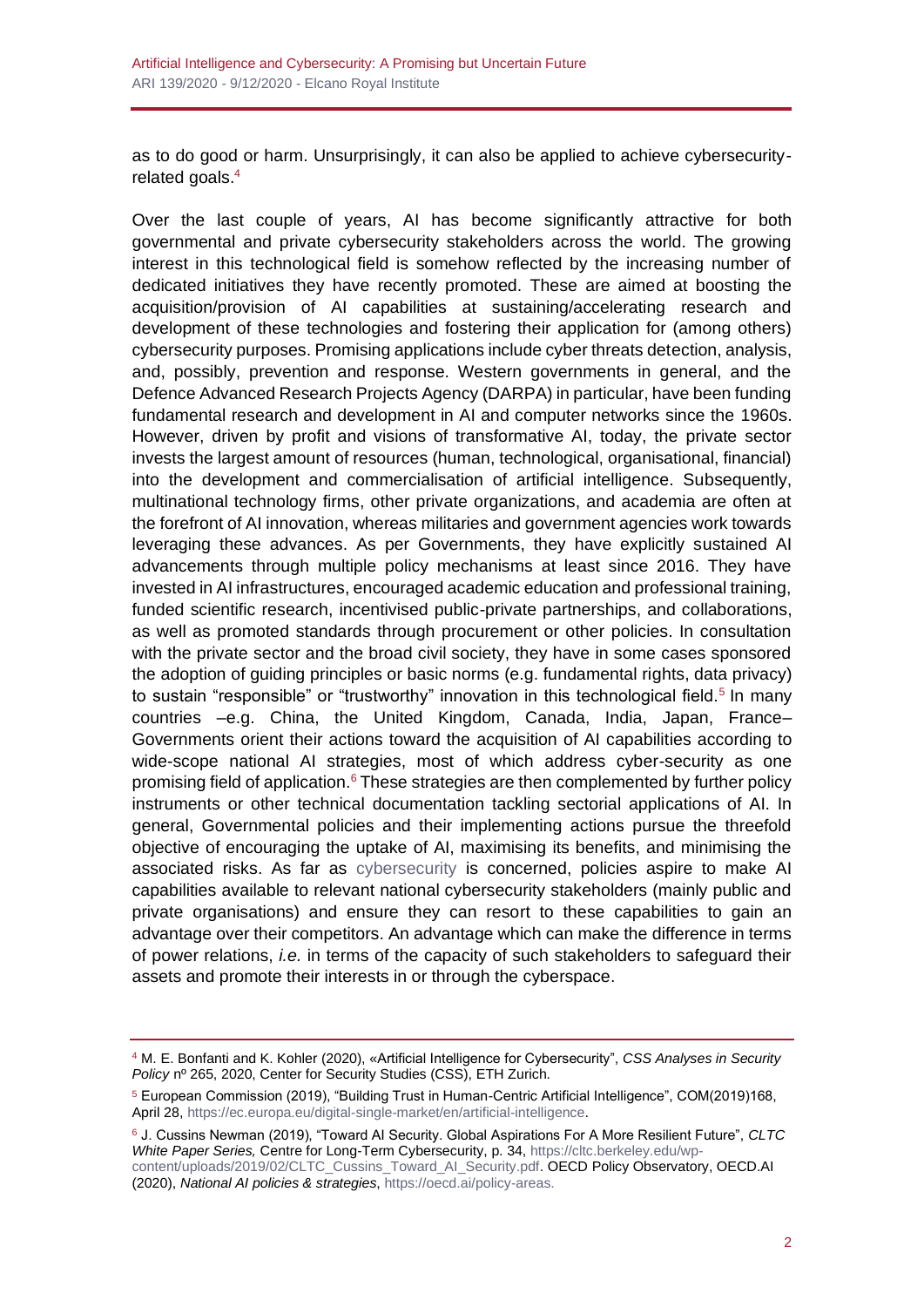The above-described attention toward AI suggests Governments (and private corporations) largely believe in the transformative capacity of these technologies and are aware of the importance of mastering it in the coming years. It shows there are expectations for the role AI can play in shaping cybersecurity (and security in general). However, there are many issues that are still open for discussion. Yet to be fully understood it is how and/or to what extent: AI will enhance the protection of individuals, organisations, nations and their cyber-dependent assets from hostile threat-actors; it will introduce novel vulnerabilities and enable additional typologies of actions; it will induce cyber-security stakeholders to adapt to changing risk scenarios and opportunities; it will require them to adopt additional measures on the technological, policy, regulatory, or other levels.<sup>7</sup> The listed overarching issues can be broken down in to more specific questions to be tackled from a variety of angles. $8$  The most relevant are: how will AI likely impact on the cyber threat landscape? To which degree will AI reshape the so-called cyber kill chain? Will it make cyber capabilities more powerful and destructive? Will it also improve cyberattacks detection, interdiction, and attribution? Can AI be fooled, and how to prevent such risk? How can AI fail and what are the possible consequence of such failures? How will AI change the risk of accidents in cyber operations? How can AI support digital information manipulation and computational propaganda/disinformation? Will AI benefit cyberattack more than cyberdefence, or vice versa? Are AI-based solutions more likely to be proliferated than previous types of cyber tools? Will AI shape strategic stability in cyber operations?

Providing a definitive answer to the above questions is not trivial for different reasons.<sup>9</sup> AI innovation keeps on developing quite fast under the pressure of several forces that are displayed by multiple actors (public/private researchers, developers and providers; policy and regulatory authorities at the domestic or supranational level; security/military agencies; the broad civil society). Making foresights on the mid/long-term outcomes of such development is hard. From a technical point of view only, there have been unimaginable improvements in the AI core infrastructures and components, *i.e.* computing power, algorithms design, standard software frameworks for faster replication of experiments, and the availability of large datasets. Improvements that will probably continue quite fast, boosted by growing public and commercial investments in the field.<sup>10</sup> In addition, AI is not the only technological component which promises to change cybersecurity. There are further technologies and techniques displaying a similar transformative capacity (*e.g.* quantum computing, homomorphic encryption). AI will interact with these technologies in a way that can be hardly predicted from now. Therefore, there are few chances to establish *a priori* the whole spectrum of possible interactions of AI with these technologies and foresee the overall impact on cyber-

<sup>7</sup> M. E. Bonfanti (2021 forthcoming), "Artificial Intelligence and the Offence-Defence Balance in Cyber Security", in M. Dunn Cavelty and A. Wenger (Eds.), *Cyber Security Politics: Socio-Technological Transformations and Political Fragmentation*, London, Routledge.

<sup>8</sup> B. Buchanan (2020), "A National Security Research Agenda for Cybersecurity and Artificial Intelligence", *CSET Issue Brief*, Centre for Security and Emerging Technology, May 2020, [https://cset.georgetown.edu/research/a-national-security-research-agenda-for-cybersecurity-and-artificial-](https://cset.georgetown.edu/research/a-national-security-research-agenda-for-cybersecurity-and-artificial-intelligence/)

[intelligence/.](https://cset.georgetown.edu/research/a-national-security-research-agenda-for-cybersecurity-and-artificial-intelligence/)

<sup>9</sup> M. E. Bonfanti (2021).

<sup>10</sup> S. Fischer and A. Wenger A. (2019), "A Politically Neutral Hub for Basic AI Research", *ETH CSS Policy perspective*, 7(2), pp. 1-4.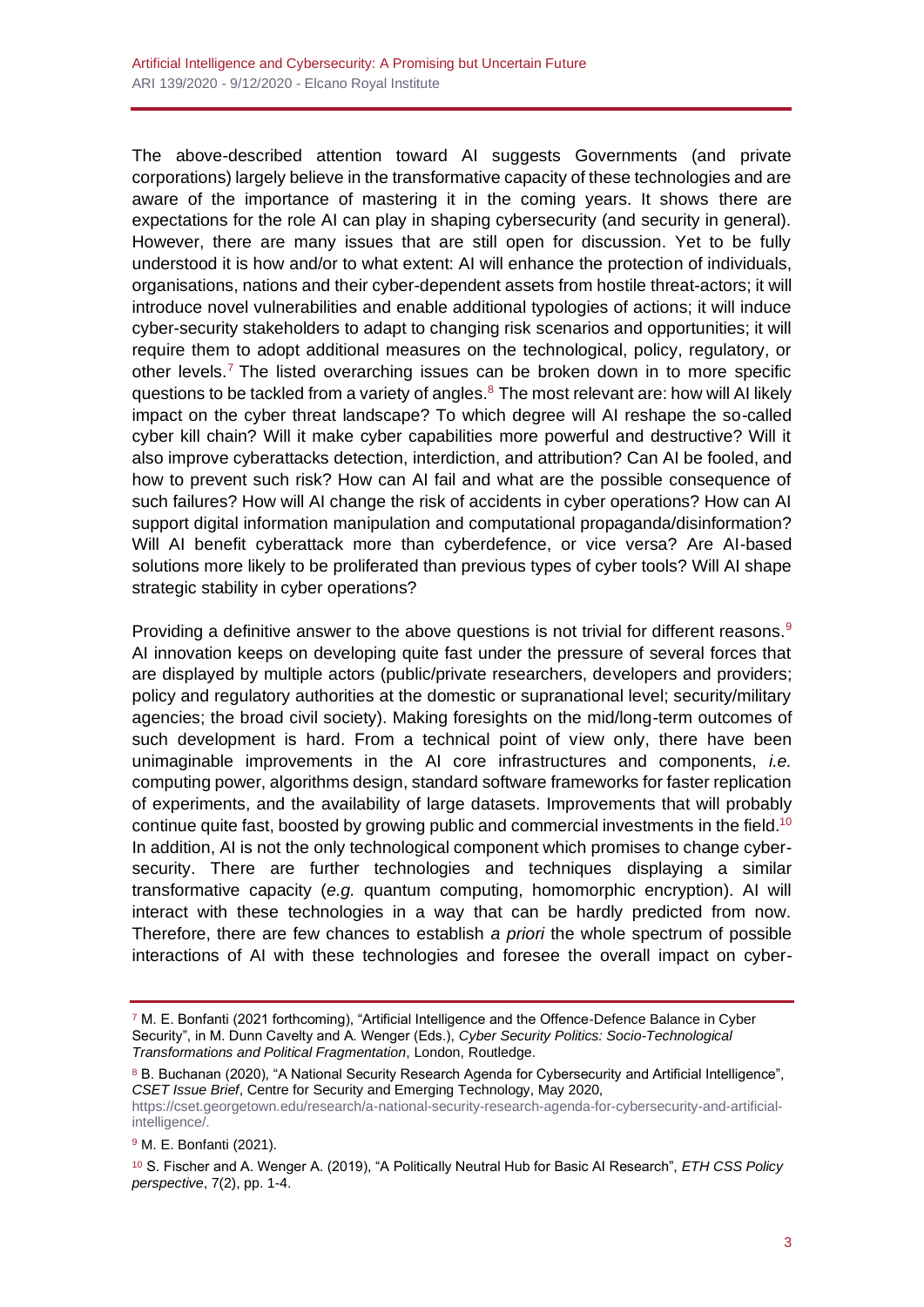security. Furthermore, advances in AI should be understood as socio-technical phenomena that are more than the sum of technological capabilities and scientific/technical knowledge.<sup>11</sup> Progresses made in AI research and applications, and their implications for cyber-security, are inevitably shaped by the models of governance which emerge from the formal/informal, fragmented/coordinated and often unbalanced interactions among public authorities, private organisations and the civil society. Progresses will be also influenced and driven by the above actors' assessment of the risks and opportunities stemming from the deployment of AI for cyber or other security purposes. To note, risks and opportunities are not to be understood in narrow technological terms only, *e.g.* as strictly pertaining to the functioning of AI tools, their safety and efficiency. They are broader and involve further aspects of the communities which are affected by the employment of AI. At the higher level, they involve Nations' economic integrity and well-being, social cohesion, diplomatic relations, or political stability. The governance of such risks and opportunities will therefore reflect individual and collective assessments, visions, values, interests, and challenges. In sum, given the trajectory of AI innovation remains still uncertain and determined by the interaction of multiple players and forces, it is hard to predict how it will impact on cyber-security, especially in the mid/long term.

However, there are some early and promising applications of AI to cyber-security which allow the making of an informed, although general, guess on what to expect in the nearterm future. In particular, they allow to speculate on how cybersecurity can be affected by the deployment of AI solutions within the next 3-5 years. Based on the review of selected scientific and technical literature, the present paper presents a possible scenario. It describes how AI can likely affect the cyber-threat landscape. It discusses the existing challenges and opportunities deriving from the adoption of AI-based solutions to achieve cyber-defensive/offensive objectives ("AI for Cybersecurity").<sup>12</sup> It also presents the role AI can play to sustain or counter cyber information and influence operations ("AI and Cyber-influence"). The paper concludes by reflecting on how cybersecurity stakeholders state-actors can govern the risks and opportunities deriving from the AI-induced transformation of cybersecurity.

#### AI and the cyber threat landscape

The deployment of AI components for cyber-related purposes can affect the cyber threat landscape in three ways. Absent the adoption of any substantial preventive measure, AI can: expand existing cyber threats (quantity); alter the typical character of these threats (quality); and introduce new and unknown threats (quantity and quality).

AI could expand the set of actors who can carry out malicious cyber activities, the rate at which these actors can carry out the activities, and the set of plausible targets. This claim follows the efficiency, scalability, and adaptability of AI as well as the "democratization" of research and development in this field. In particular, the diffusion of

<sup>11</sup> J. Cussins Newman, 2019, p. 6.

 $12$  The expression refers to technological solutions integrating machine learning approaches and capabilities to process large amounts of information and derive insights that can inform a course of action relevant for cyber-related purposes.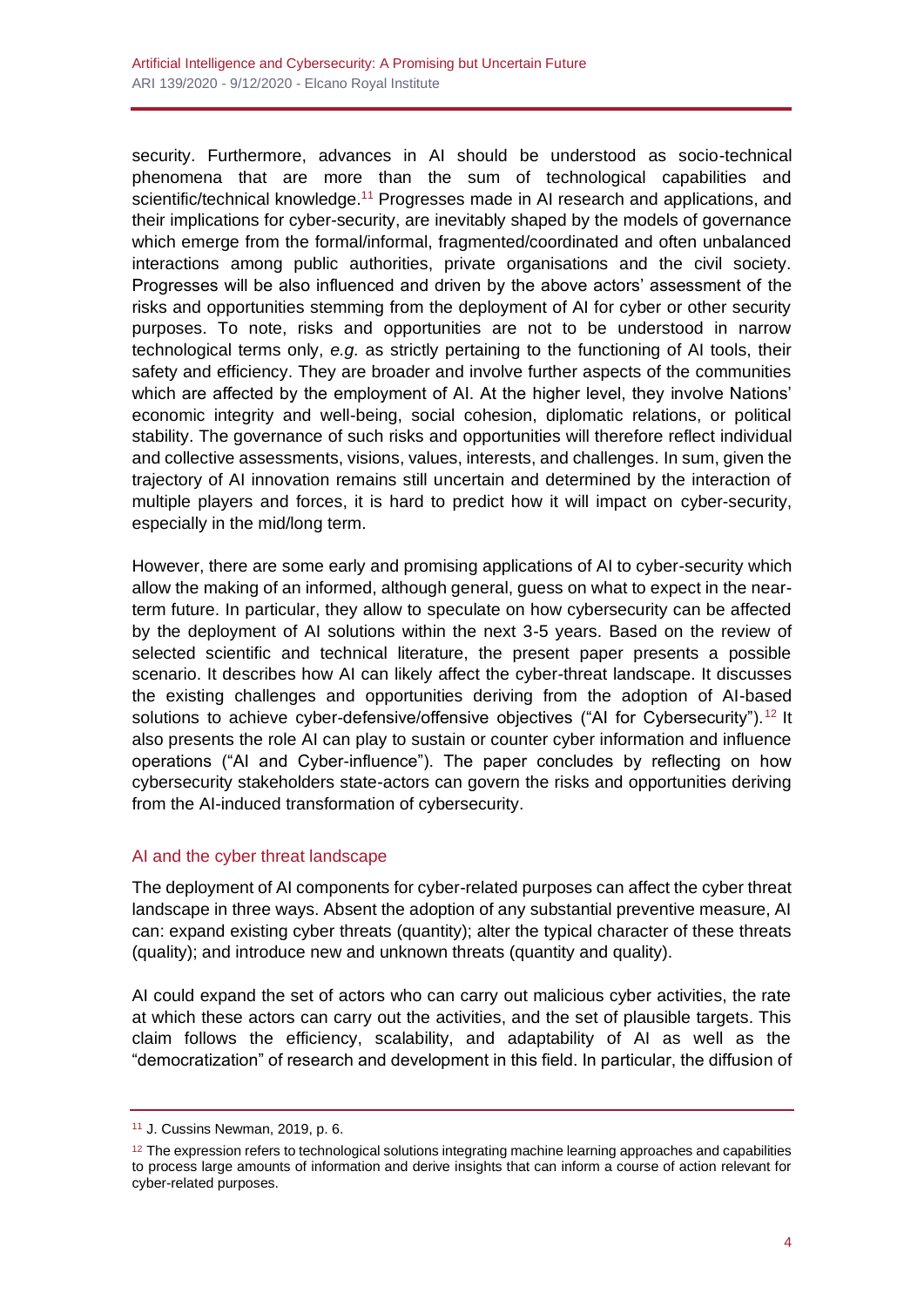AI components among traditional cyber threat actors –states, criminals, hacktivists, and terrorist groups– could increase the number of entities for whom carrying out attacks may become affordable. Given that AI applications are also scalable, actors who possess the resources to carry out attacks may gain the ability to do so at a higher rate. New targets to hit may become worthwhile for them.

From a qualitative point of view, AI-powered cyberattacks could also feature in more effective, finely targeted, and sophisticated actions and attacks. Increased effectiveness derives from the attributes of efficiency, scalability, and adaptability of these solutions. Potential targets are more easily identified and scrutinized.

Finally, AI could enable a new variety of malicious activities that exploit the vulnerabilities these technologies introduced in the cyber systems that integrate them. These vulnerabilities might be the cause of incidents or pave the way to both known and unknown malicious forms of exploitation.<sup>13</sup> Exploits might consist of "data poisoning" attacks –injections into the training data that causes a learning algorithm to make mistakes– or "adversarial examples", digital inputs and real-life artefacts designed to be misclassified by machine-learning solutions. The latter are most effective if the parameters of the AI model are known, so-called white box attacks. However, they can also work without such knowledge, in "black box attacks".<sup>14</sup> Experts are aware there is a wide range of potential malicious exploitations that has still to be fully explored. Some of these exploitations could be cyber-related. In this regard, cybersecurity itself becomes relevant to AI research and development. To preserve their proper functioning, reliability, and integrity as well as to avoid nefarious effects, AI-integrated cyber systems require safeguards from cyber incidents or attacks. The adoption of cybersecurity practices as well as the promotion of broad cyber hygiene programs with specific requirements for AI research, development, and application is referred to as "Cybersecurity for AI".<sup>15</sup>

#### Defensive and offensive use: computer network operations

Many features of AI that make it appropriate for cyber defence applications also make it suitable for cyber offense. Therefore, in the next three to five years, one should expect organizations to adopt and implement AI-based cyber defence capabilities to safeguard their assets, such as networks, information, and people, from adversaries who might leverage both AI and non-AI tools for offensive purposes. Similarly, there will be actors employing AI-powered cyber offense capabilities to compromise targets who might engage in AI-or non-AI-integrated cyber defence. AI-based cyber capabilities may support activities aimed at protecting from or executing computer-network operations, be

<sup>&</sup>lt;sup>13</sup> A. Patel et al., (2019), "Security Issues, Dangers and Implications of Smart Information Systems", Sherpa Project D1.3,

[https://dmu.figshare.com/articles/D1\\_3\\_Cyberthreats\\_and\\_countermeasures/7951292.](https://dmu.figshare.com/articles/D1_3_Cyberthreats_and_countermeasures/7951292)

<sup>14</sup> T. Gu, B. Dolan-Gavitt and S. Garg (2019), "BadNets: Identifying Vulnerabilities in the Machine Learning Model Supply Chain", March 11, [https://arxiv.org/pdf/1708.06733.pdf.](https://arxiv.org/pdf/1708.06733.pdf)

<sup>15</sup> J. M. Spring et al. (2019), "Machine Learning In Cybersecurity: A Guide", *SEI-CMU Technical Report,* nº 5, *Software Engineering Institute-Carnegie Mellon University,* September, p. 11,

https://resources.sei.cmu.edu/asset\_files/TechnicalReport/2019\_005\_001\_633597.pdf.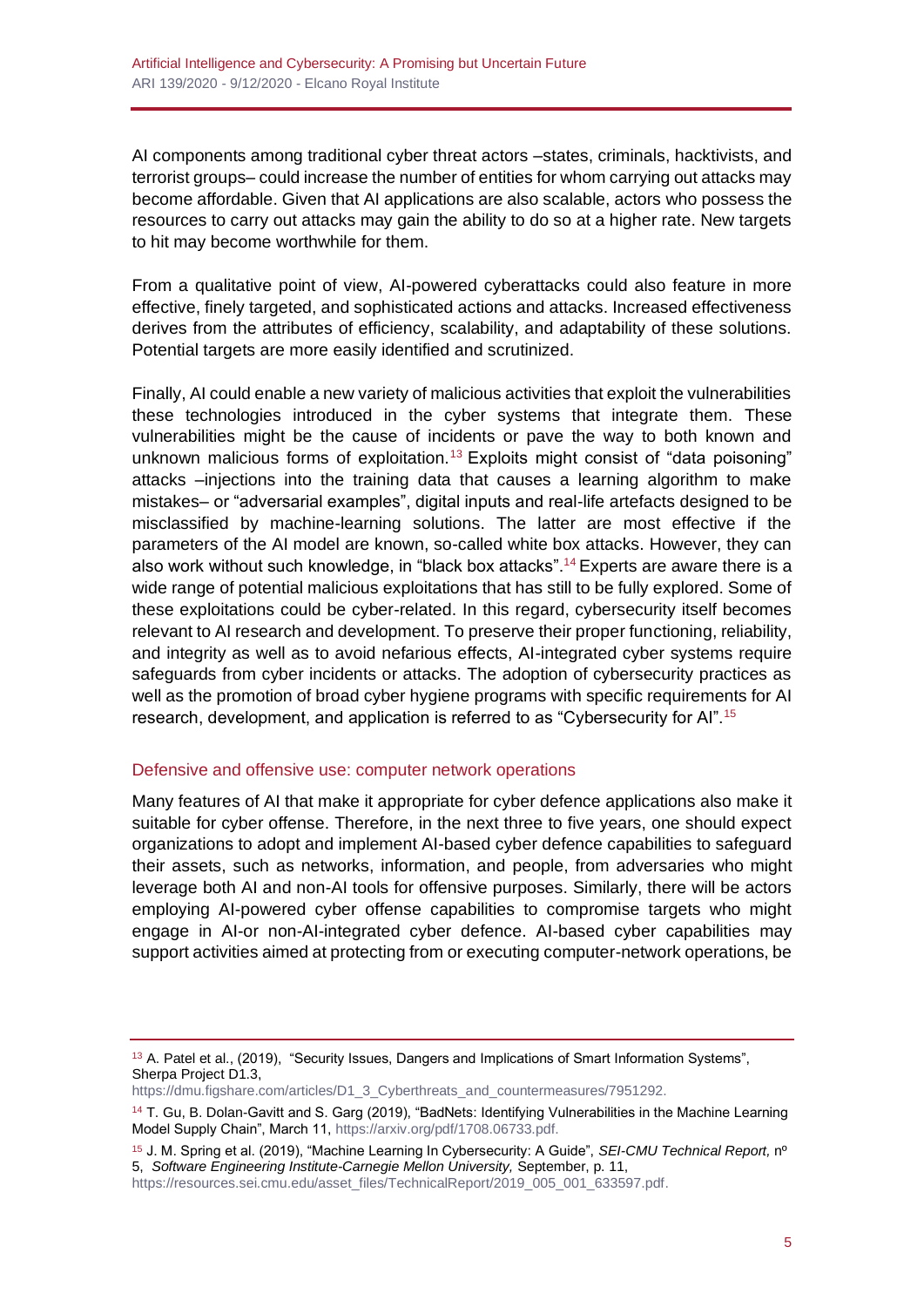they attacks or exploitation. They will also likely support defence from or execution of socalled cyber information and influence operations.<sup>16</sup>

Both defence and offense can benefit from the deployment of AI to produce cyber intelligence, i.e. actionable knowledge to support decision making on cyberspace-related issues. Indeed, AI is able to integrate several functions of the cyber intelligence process, in particular the collection, processing, and analysis of information. <sup>17</sup> It can boost information gathering and widen its scope to multiple sources and several end points. It may also enhance the selection of information and corroborate it with additional data provided by other sources. AI can also support analysis by finding hidden patterns and correlations in processed data. By integrating AI capabilities into these functions, the cyber intelligence process will likely advance in terms of automation and speed.

The ability of AI components to produce cyber intelligence will translate into specific defensive applications at the tactical/ technical and operational level of cybersecurity. Operationally, AI could be used to retrieve, and process data gathered from network security analysis programs and correlate them against other available information. Tactically, AI will increasingly support cyber threat detection, analysis, and, possibly, prevention. It will upgrade Intrusion Detection Systems (IDS) aimed at discovering illicit activities within a computer or a network.<sup>18</sup> The same goes for spam and phishing detection systems as well as malware detection and analysis tools. As per the latter, AI will probably improve the discovery of modern and emerging malwares, which can automatically generate novel variants to elude traditional rule-based identification approaches. It will help in attributing these variants to the correct malware family thank to its capacity to recognise some hidden patterns which are invisible to traditional or human-based analysis. AI components will also integrate multi-factor authentication or verification systems. These will help detect a pattern of behaviour for a particular user to identify changes in those patterns. Another promising target for tactical defensive application of AI is automated vulnerability testing, also known as fuzzing. Although promising, the described applications for anomaly and threat detection/analysis are tainted with both false negatives and positives.<sup>19</sup> As per the former, pilot testing or early deployment show they are still, and keep on being, a main problem. Even a false positive rate of 0.1% could account to hundreds of false alarms which are unbearable for many organizations.<sup>20</sup>

 $18$  A. Buczak and E. Guven (2016), A Survey of Data Mining and Machine Learning Methods, IEEE Communications Survey, vol (18), nº 2,

<https://ieeexplore.ieee.org/stamp/stamp.jsp?tp=&arnumber=7307098>

<sup>16</sup> S. Cordey (2019), "Cyber Influence Operations: An Overview and Comparative Analysis", *CSS Risk and Resilience Reports*, ETH Zurich, October, [https://css.ethz.ch/en/services/digital](https://css.ethz.ch/en/services/digital-library/publications/publication.html/c4ec0cea-62d0-4d1d-aed2-5f6103d89f93)[library/publications/publication.html/c4ec0cea-62d0-4d1d-aed2-5f6103d89f93.](https://css.ethz.ch/en/services/digital-library/publications/publication.html/c4ec0cea-62d0-4d1d-aed2-5f6103d89f93)

<sup>17</sup> A. Galyardt et al. (2019), "Artificial Intelligence and Cyber Intelligence: An Implementation Guide", [https://resources.sei.cmu.edu/asset\\_files/EducationalMaterial/2019\\_011\\_001\\_548767.pdf.](https://resources.sei.cmu.edu/asset_files/EducationalMaterial/2019_011_001_548767.pdf)

<sup>&</sup>lt;sup>19</sup> Y. Xin et al. (2018), Machine Learning and Deep Learning Methods for Cybersecurity, IEEE Access, May 15[, https://ieeexplore.ieee.org/stamp/stamp.jsp?arnumber=8359287](https://ieeexplore.ieee.org/stamp/stamp.jsp?arnumber=8359287)

<sup>&</sup>lt;sup>20</sup> G. Apruzzese et al. (2018), "On the Effectiveness of Machine and Deep Learning for Cyber Security", 10th Int. Conference on Cyber Conflict,

[https://weblab.ing.unimore.it/people/apruzzese/papers/apruzzese\\_cycon18.pdf](https://weblab.ing.unimore.it/people/apruzzese/papers/apruzzese_cycon18.pdf)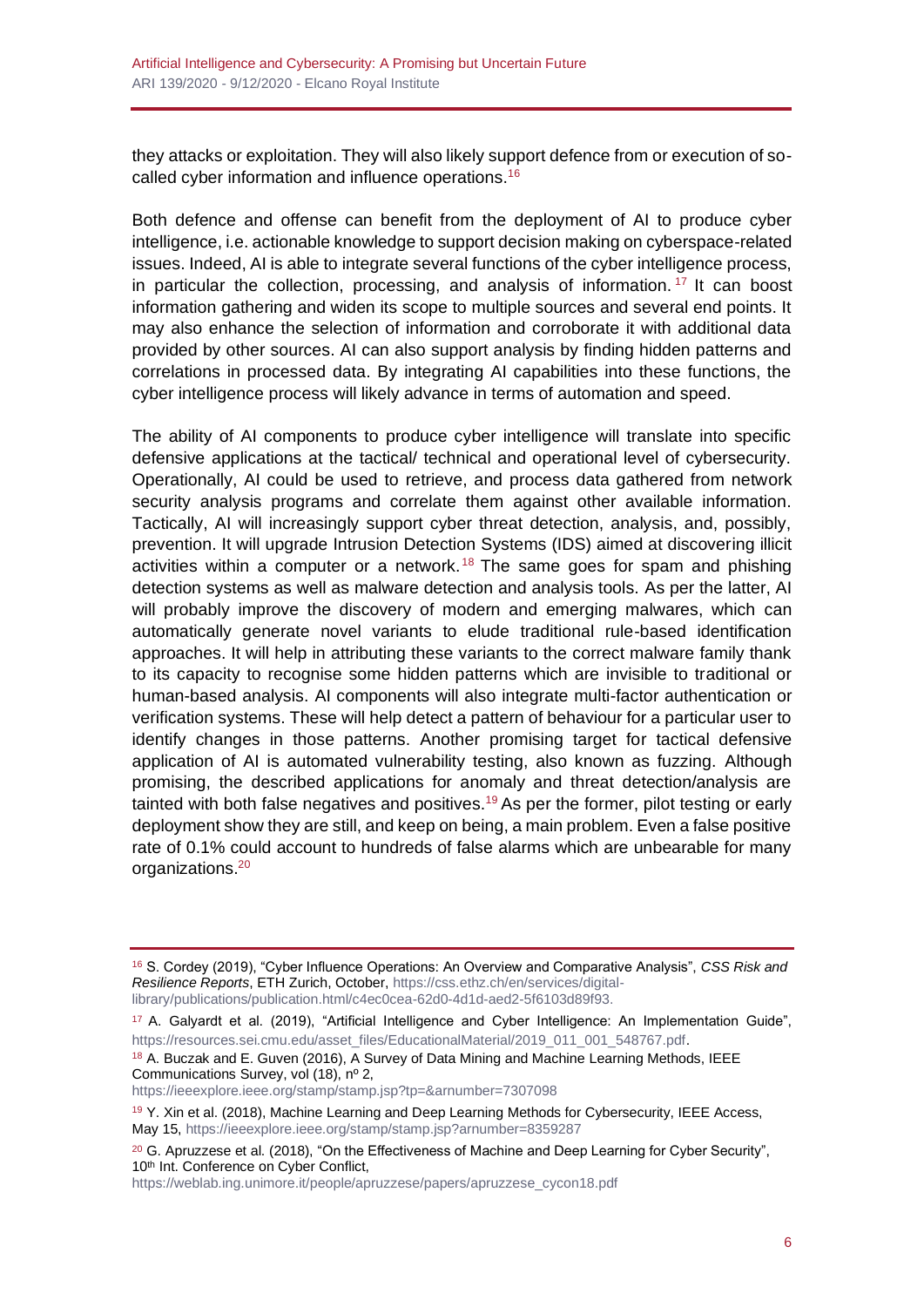AI applications will also be used for cyber offensive purposes, i.e. to compromise a target organization or user, its networks, and the data processed. They will enable more numerous and sophisticated cyberattacks. As in the case of defence, AI applications may generate cyber intelligence to prepare and implement attacks. They may improve the selection and prioritization of targets for cyberattacks involving social engineering. These are attacks employing psychological manipulation of target users to get them to reveal specific information or perform a specific action for illegitimate reasons. Thanks to AI, potential victims' online information can be harvested and processed to automatically generate custom malicious websites, emails, and links based on profiling.  $21$  AI components will also enhance adversarial vulnerability discovery and exploitation. They will prompt sophistication in malware designing and functioning, as well as support their obfuscation. AI-powered malware can evade detection and respond creatively to changes in the target's behaviour. They will function as an autonomous and adaptive implant that learns from the host in order to remain undetected; search for and classify interesting content for exfiltration; search for and infect new targets; and discover new pathways or methods for moving through a network and finding the key data that are the ultimate target of an attack. Already in 2018, IBM researchers developed a malware of this type, dubbed Deeplocker. This AI-powered malware conceals its intent until it reaches a specific victim. It carries out its malicious action as soon as the AI component identifies the target through indicators like facial recognition, geolocation, and voice recognition. What is unique about DeepLocker is that it uses AI (deep neural network) to unlock the attack.<sup>22</sup> Finally, AI will also be deployed to spoof authentication or verification systems, such as those integrating biometric identifiers.<sup>23</sup>

#### Cyber information and influence

AI will likely enhance the planning and running of cyber information and influence operations. By supporting automation, it will boost digital information gathering as well as surveillance of targets' online behaviour. It will increase the set of tools available to inform and influence adversaries through and within cyberspace, especially by leveraging social media platforms.<sup>24</sup> With regard to these latter, AI can improve bots and social bots management as well as allow the production of messages targeted at those most susceptible to them (similar to behavioural advertisement).<sup>25</sup> Following an ongoing trend, AI-based solutions, especially those integrating deep generative adversarial neural networks (GAN), will help to create manipulated digital content. Such content, known as synthetic media or deep fakes, consists of hyper-realistic video, audio,

<sup>21</sup> M. Brundage et al. (2018), "The Mallicious Use of Artificial Intelligence: Forecasting, Prevention, and Mitigation", February,

[https://www.researchgate.net/publication/323302750\\_The\\_Malicious\\_Use\\_of\\_Artificial\\_Intelligence\\_Forec](https://www.researchgate.net/publication/323302750_The_Malicious_Use_of_Artificial_Intelligence_Forecasting_Prevention_and_Mitigation) [asting\\_Prevention\\_and\\_Mitigation](https://www.researchgate.net/publication/323302750_The_Malicious_Use_of_Artificial_Intelligence_Forecasting_Prevention_and_Mitigation)

<sup>&</sup>lt;sup>22</sup> The malicious payload will only be unlocked if the intended target is reached. The AI model is trained to behave normally unless it is presented with a specific input: the trigger conditions identifying specific victims. Marc Ph. Strecklin (2018), "DeepLocker: How AI Can Power a Stealthy New Breed of Malware", *Security Intelligence*, 8/VIII/2020, [https://securityintelligence.com/deeplocker-how-ai-can-power-a-stealthy-new](https://securityintelligence.com/deeplocker-how-ai-can-power-a-stealthy-new-breed-of-malware/)[breed-of-malware/](https://securityintelligence.com/deeplocker-how-ai-can-power-a-stealthy-new-breed-of-malware/)

<sup>23</sup> A. Patel et al. (2019).

<sup>24</sup> A. Patel et al. (2019), p. 22.

<sup>25</sup> M. Brundage et al. (2018).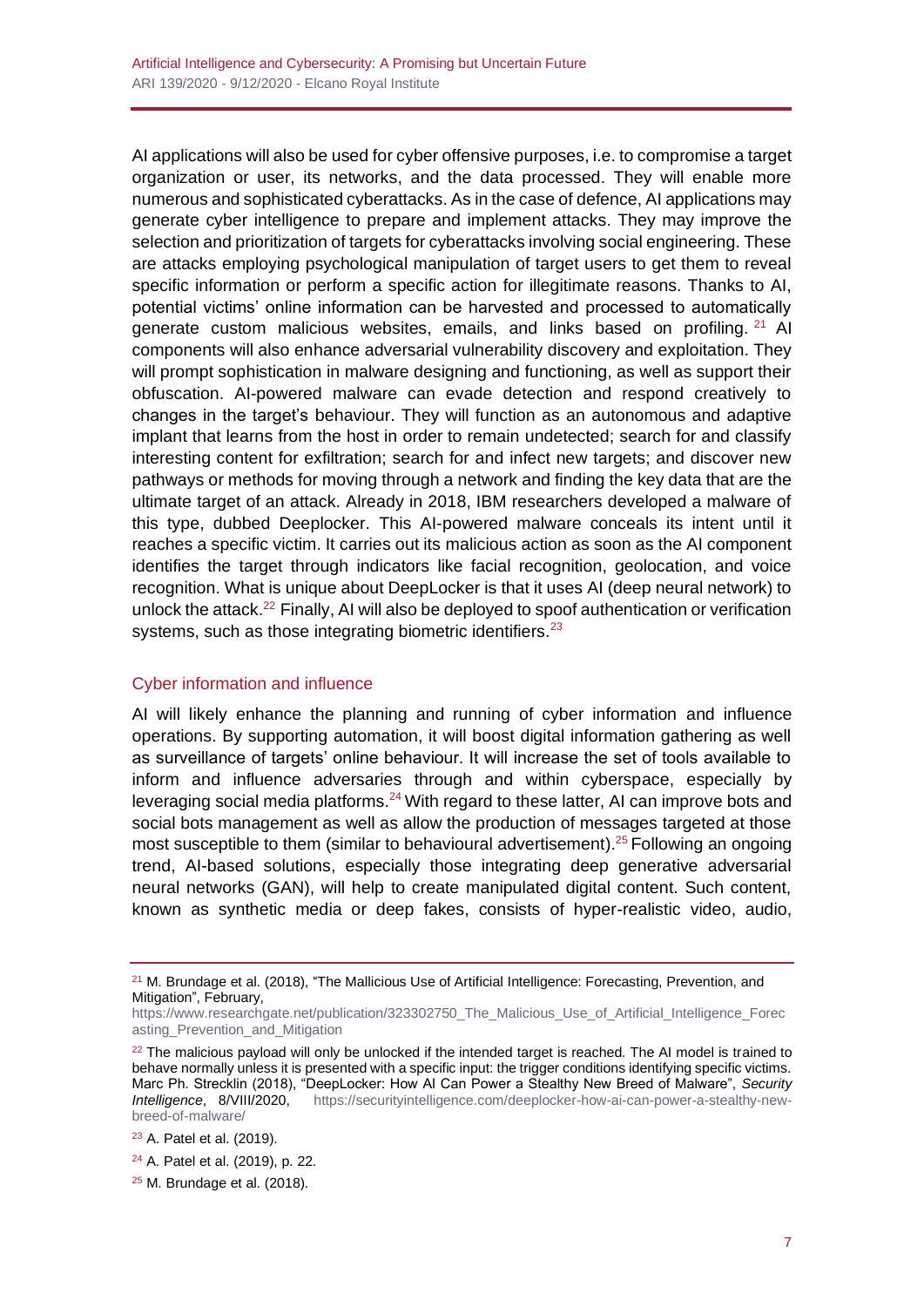imagery, or text that are not easily recognizable as fake through manual or other conventional forensic techniques.<sup>26</sup> Once generated, synthetic media may be abused.<sup>27</sup> Harmful employment is already abundant and documented in the media. For the most part, it consists of the deployment of AI-doctored videos for targeted online cyber bullying, stalking, and defamation  $28$  Probably on the rise in the near-term is the weaponization of synthetic media for cyber-enabled blackmailing, scamming, corporate sabotage via market or other types of manipulative operations, and for political propaganda. <sup>29</sup> In these cases, synthetic media will play as add-ons to "individual/organisation-oriented" or "communities-oriented" information operations. $30$ 

Although AI will integrate and enable the above activities, it will also contribute to countering them. From a defensive point of view, AI can support the detection of and response to cyber influence and information operations. It can help monitor the online environment, such as social media platforms, identify the early signs of malicious operations, such as increasing bots or social bots' activities, as well as discover altered digital content, including synthetic media.

## **A matter of governance**

AI will affect cybersecurity in the coming years. It will enrich the cyber threat landscape –both in quantitative and qualitative terms. It will likely increase the number of cyber threat actors, offer them additional exploitable vulnerabilities and targets, as well as boost their malevolent actions. Conversely, AI will contribute to defence from those threats by enabling the discovery of unknown vulnerabilities, the detection of malicious cyber activities, and the implementation of countermeasures. It will support both cyber defence and offense. It is difficult to establish whether defensive or offensive applications will benefit more. This will likely depend on the capacity of public or private cybersecurity stakeholders to master and leverage AI. It will also depend on their overall ability to identify, understand, and address the risks, threats, and opportunities stemming from the deployment of these technologies.

Governments can play a significant role in addressing these risks and opportunities by managing and steering the AI-induced transformation of cybersecurity. To influence the AI-induced transformation of cybersecurity, governments can also establish dynamic testing, validation, and certification standards of AI tools for cyber-related applications. At the international level, they can work towards common norms around AI research and

<sup>28</sup> R. Chesney and D. K. Citron (2018), "Deep Fakes: A Looming Challenge for Privacy, Democracy, and National Security", *SSRN Electronic Journal*,

[https://papers.ssrn.com/sol3/papers.cfm?abstract\\_id=3213954](https://papers.ssrn.com/sol3/papers.cfm?abstract_id=3213954) .

<sup>26</sup> A. Collins (2019), "Forged Authenticity: Governing Deepfake Risks", Lausanne: EPFL International Risk Governance Center.

<sup>&</sup>lt;sup>27</sup> M. E. Bonfanti (2020), "The weaponization of synthetic media: what threat does this pose to national security?", *CIBER Elcano*, nº 57, July,

[http://www.realinstitutoelcano.org/wps/portal/rielcano\\_en/contenido?WCM\\_GLOBAL\\_CONTEXT=/elcano/e](http://www.realinstitutoelcano.org/wps/portal/rielcano_en/contenido?WCM_GLOBAL_CONTEXT=/elcano/elcano_in/zonas_in/ari93-2020-bonfanti-weaponisation-of-synthetic-media-what-threat-does-this-pose-to-national-security) [lcano\\_in/zonas\\_in/ari93-2020-bonfanti-weaponisation-of-synthetic-media-what-threat-does-this-pose-to](http://www.realinstitutoelcano.org/wps/portal/rielcano_en/contenido?WCM_GLOBAL_CONTEXT=/elcano/elcano_in/zonas_in/ari93-2020-bonfanti-weaponisation-of-synthetic-media-what-threat-does-this-pose-to-national-security)[national-security.](http://www.realinstitutoelcano.org/wps/portal/rielcano_en/contenido?WCM_GLOBAL_CONTEXT=/elcano/elcano_in/zonas_in/ari93-2020-bonfanti-weaponisation-of-synthetic-media-what-threat-does-this-pose-to-national-security)

<sup>29</sup> H. Ajder et al. (2019), "T*he State of Deepfakes: Landscape, Threats, and Impact*", Deeptrace, [https://regmedia.co.uk/2019/10/08/deepfake\\_report.pdf.](https://regmedia.co.uk/2019/10/08/deepfake_report.pdf)

<sup>30</sup> M. E. Bonfanti (2020).